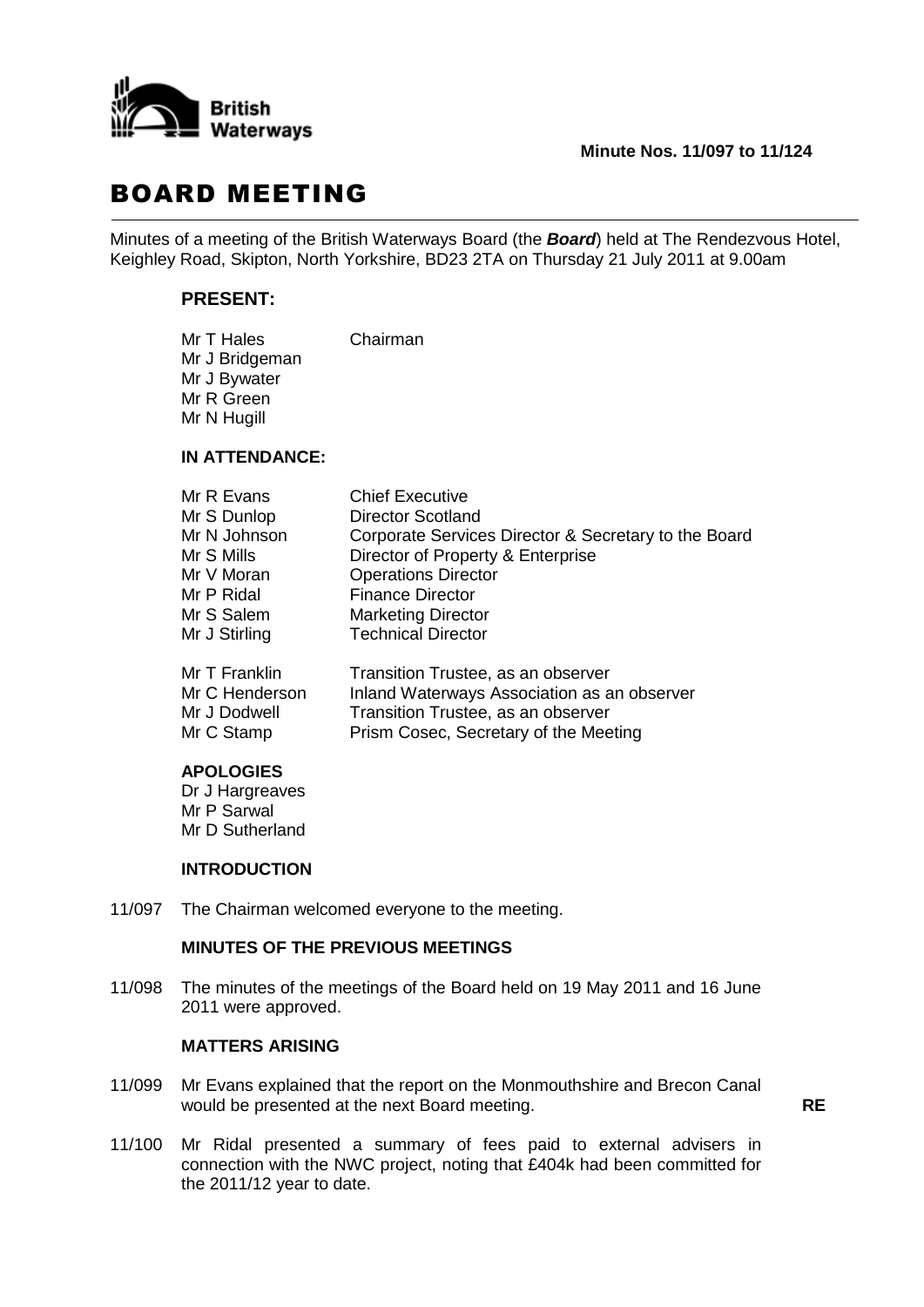## **CHIEF EXECUTIVE'S REPORT (BWB 3425)**

11/101 **Health & Safety Report:** Mr Evans presented the health and safety report. Mr Moran drew the Board's attention to the HSE investigation into the death of a 13-year old boy at Stourport. In particular he explained that other sites with similar public access and heritage characteristics as Stourport were being reviewed from a health & safety risk perspective. Mr Moran was also asked to consider whether there should be more safety signage at Pontcysyllte.

**VM**

Whilst the downward trend in the level of reportable incidents was welcome, the trend in respect of 1-3 day accidents was disappointing. Mr Moran confirmed that a more rigorous consideration of disciplinary action was being taken in incidences of poor safety behaviour.

- 11/102 **Transition:** The transition to the New Waterways Charity was taking up a lot of management time however the programme was keeping to schedule. The key challenge was the need for increasing levels of communication to a wide range of stakeholders. There had been over 350 submissions to Defra's public consultation (not 500 as previously reported). Overall the consultation responses were broadly supportive of the move to charity status with no common theme to the comments on or objections to the detail. Discussions between Defra and the Transition Trustees on Defra's response to the consultation were under way
- 11/103 **Pay and PRP Awards 2011:** Mr Evans confirmed that a settlement had been agreed with the unions in the 2011 pay negotiations.

#### **FINANCE DIRECTOR'S REPORT (BWB 3426)**

11/104 **Cashflow:** Mr Ridal reported that the trading account was following its usual pattern in line with waterway seasonal expenditure. The commercial capital account had reduced because of recent commercial property purchases. It was agreed that the cashflow forecast should demonstrate the cyclical nature of receipts and expenditure. **PR**

- 11/105 **Trading Summary:** Mr Ridal noted the commercial capital forecast [confidential commercial information removed]. Provisions in the accounts for the Scottish Settlement and NLF Loans were highlighted.
- 11/106 **Charity Format Accounts:** Mr Ridal presented the numbers in the Charity Accounting format.
- 11/107 **Bank Account Mandate Changes:** Changes to the signing mandate for the BW main bank accounts held with Natwest (as set out in the Appendix to these minutes) were approved
- 11/108 **KPIs:** A schedule of KPIs was reviewed and the continued reduction in the number of D&E condition assets to 17.1% was particularly welcomed.
- 11/109 **Forecast:** Mr Hales asked whether it might be possible for maintenance programmes to be increased given the current favourable cash and trading position. Mr Evans agreed to discuss this at the next management meeting. **RE/PR**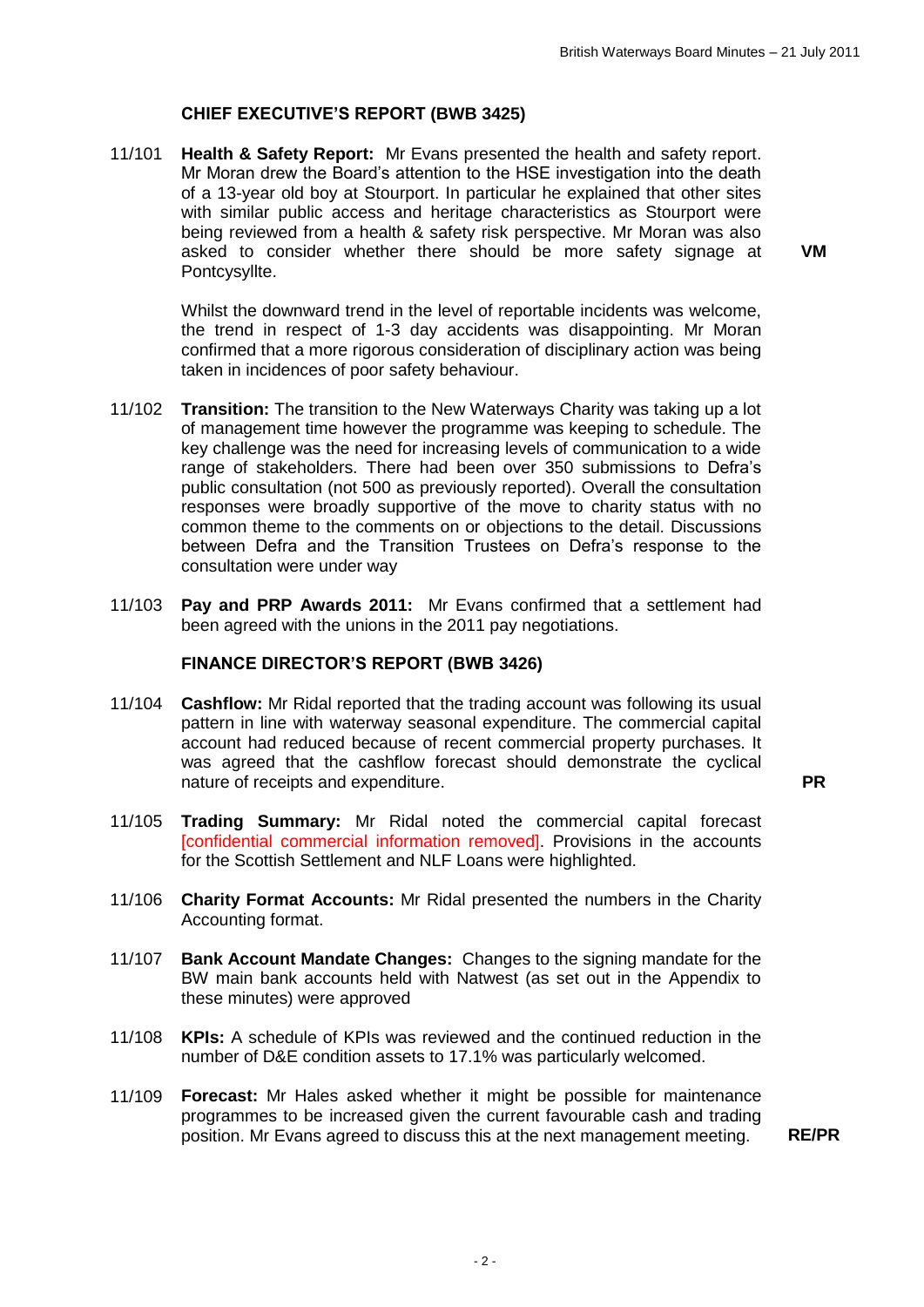## **SCOTLAND DIRECTOR'S REPORT (BWB 3427A)**

11/110 Mr Dunlop reported that the recent meeting with the Scottish Cabinet Secretary had gone well and provided a good basis for future discussions on budget.

> The Disaggregation Oversight Committee had met for the first time on 15 July 2011. Initial feedback had been given to the Inter-Governmental Group with the key challenge being the timescale.

Mr Dunlop further updated the Board on pensions and year-end accounting issues that were expected to be resolved. A further issue around IT contracts and the payment for transitional arrangements would need careful consideration and Mr Dunlop advised the Board that a paper on the subject would need to be discussed at the next Board meeting. **SD**

**NJ**

Further changes in key personnel at the Helix project were noted.

#### **CORPORATE SERVICES REPORT (BWB 3427B)**

11/111 Mr Johnson reported that the passage of the Public Bodies Bill (PBB) remained on track for Royal Assent in the late autumn.

> Mr Johnson further noted that the principle for a Waterway Ombudsman Scheme for the successor body had been agreed by the Transition Trustees. The current Ombudsman had agreed to continue in office until June 2012. Mr Evans reported that his annual meeting with the Ombudsman, held recently, had gone well. Whilst the Ombudsman was generally happy with the way things were going, she was keen to see more "signposting" of the Ombudsman Scheme. The Fair Trade Committee would consider her report once it was published. It was suggested that it might be helpful for Mr Henderson to join that meeting.

> Mr Johnson updated the Board on action taken to ensure BW procedures and Codes of Conduct were complaint with the UK Bribery Act, which had come into force on 1 July 2011. A further report would be made to the Audit Committee.

- 11/112 Mr Johnson noted that two appointments needed to be made following the retirement of Mr Prescott. Consequently, it was proposed and agreed that Dr Hargreaves should be appointed as a member of the Audit Committee. It was further proposed and agreed that Jane Cotton, a Transitional Trustee be appointed as an employer-nominated trustee of the BW Pension Fund (as a director of BW Pension Trustees Limited).
- 11/113 Draft Terms of Reference for the Disaggregation Oversight Committee were tabled. It was noted that the first meeting of the Committee had proposed some changes to the terms of reference. It was therefore agreed that Messrs Hales and Sarwal be authorised to finalise the terms of reference of the Disaggregation Oversight Committee on behalf of the Board. **TH/PS**
	-

- 11/114 The Board, noting that:
	- i) it has power under section 24 British Waterways Act 1995 to establish at the request of another person an undertaking carrying on the business in which the Board have skill or experience and, until such person is ready to manage such undertaking itself, to manage it on its behalf;
	- ii) that the Secretary of State for Environment, Food and Rural Affairs had announced her intention that the functions and property of British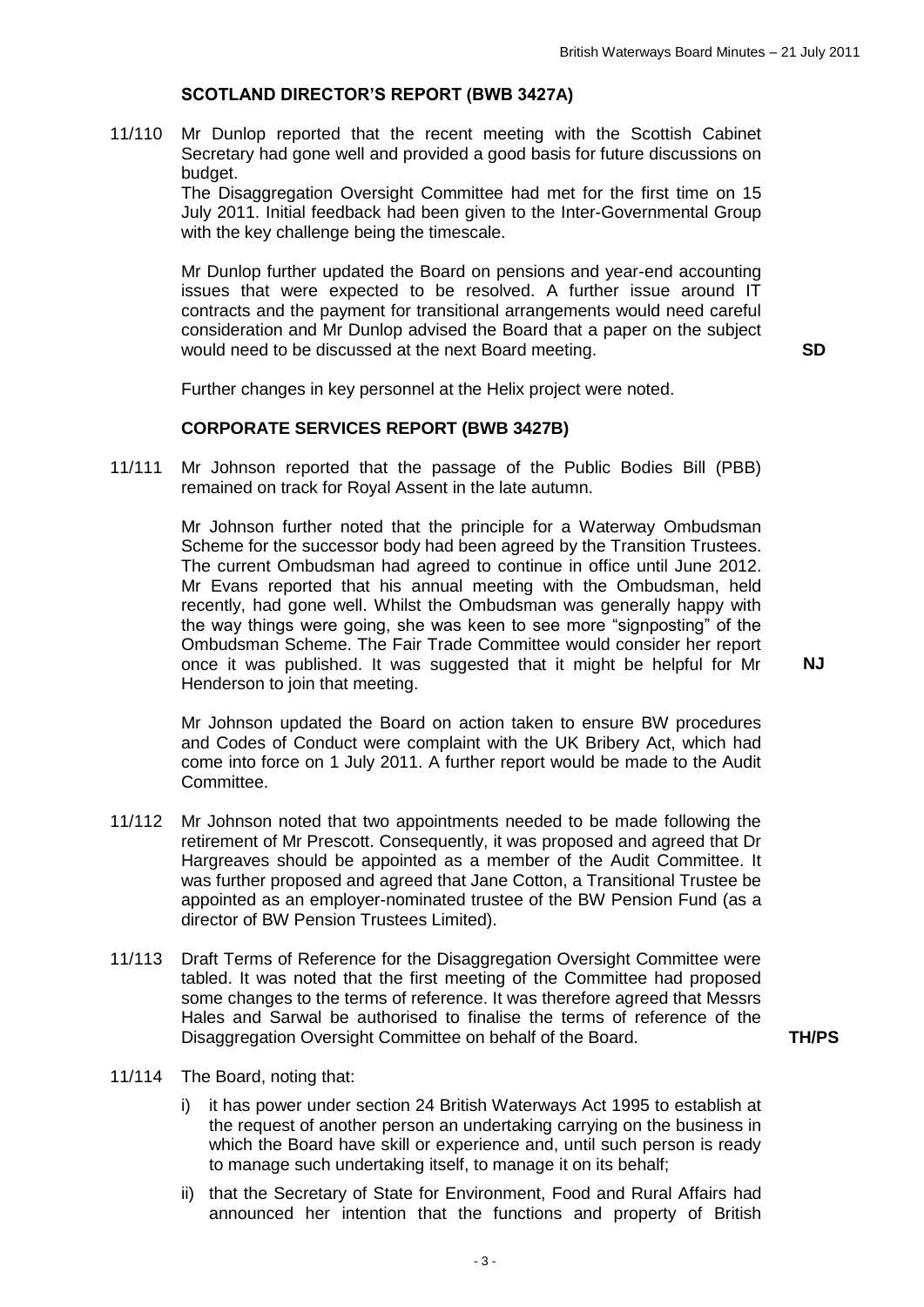Waterways in England and Wales should transfer to a charitable civil society body as successor to British Waterways in those nations; and

iii) to facilitate such transfer it is desirable to establish a charitablecompany limited by guarantee in advance of the transfer and to provide to it such management resources and funding as are necessary for it to be fit and ready to receive the functions and property aforesaid;

#### **RESOLVES** that:

- 1. The British Waterways Board, together with the Secretary of State, do as subscriber for a company limited by guarantee to be known initially as NEW WATERWAYS CHARITY with charitable corporate objects enabling it to succeed to the functions and property of the Board in England and Wales;
- 2. that the Secretary to the Board, Mr Nigel Johnson, be authorised on behalf of the Board in its name to execute all such documentation and do all other acts as are necessary to enable the said company to be formed with the Board as a subscriber; and
- 3. that the Chief Executive, and such other officers of the Board as he shall authorise, may approve payment by British Waterways of such expenses and costs of the said company, and may provide such managerial and other assistance, as is necessary or desirable for its formation, establishment and preparation as a successor to the functions and property aforesaid until such time that the intended transfer is completed.

## **OPERATIONS REPORT (BWB 3427C)**

11/115 Mr Moran highlighted the continuing benefits of using May Gurney noting that the proportion of compensation events had reduced from 23% to 9%. He also noted that the high priority defects programme was progressing very well with 37% of the annual target having been clear in the first quarter alone. The water resource position for the whole network was generally satisfactory.

> The results of the 2010-2011 National Stewardship Score analysis had shown an improvement in the score to 113 from 107, mainly due to an increase in the Waterways Condition Index from 108 to 117. There had been a small reduction in User Benefit Index score from 107 to 106, although this may have been the result of poor data availability.

## **PROPERTY (BWB 3427D)**

11/116 Mr Mills reported that the Property Committee had approved the purchase of Unit 1, BSA Industrial Estate, 198 Golden Hillock Road, Birmingham [confidential commercial information removed] and the acquisition had now been completed. The Loughborough Wharf and Aqua Birmingham investments were also discussed. [Confidential commercial information removed].

[Confidential commercial information removed].

In response to a question concerning hydro power, Mr Mills confirmed that the Government consultation on feed in tariffs had revealed a more positive potential outcome for hydro schemes and that the industry was now more optimistic about future investment.

## **ENTERPRISE (BWB 2427E)**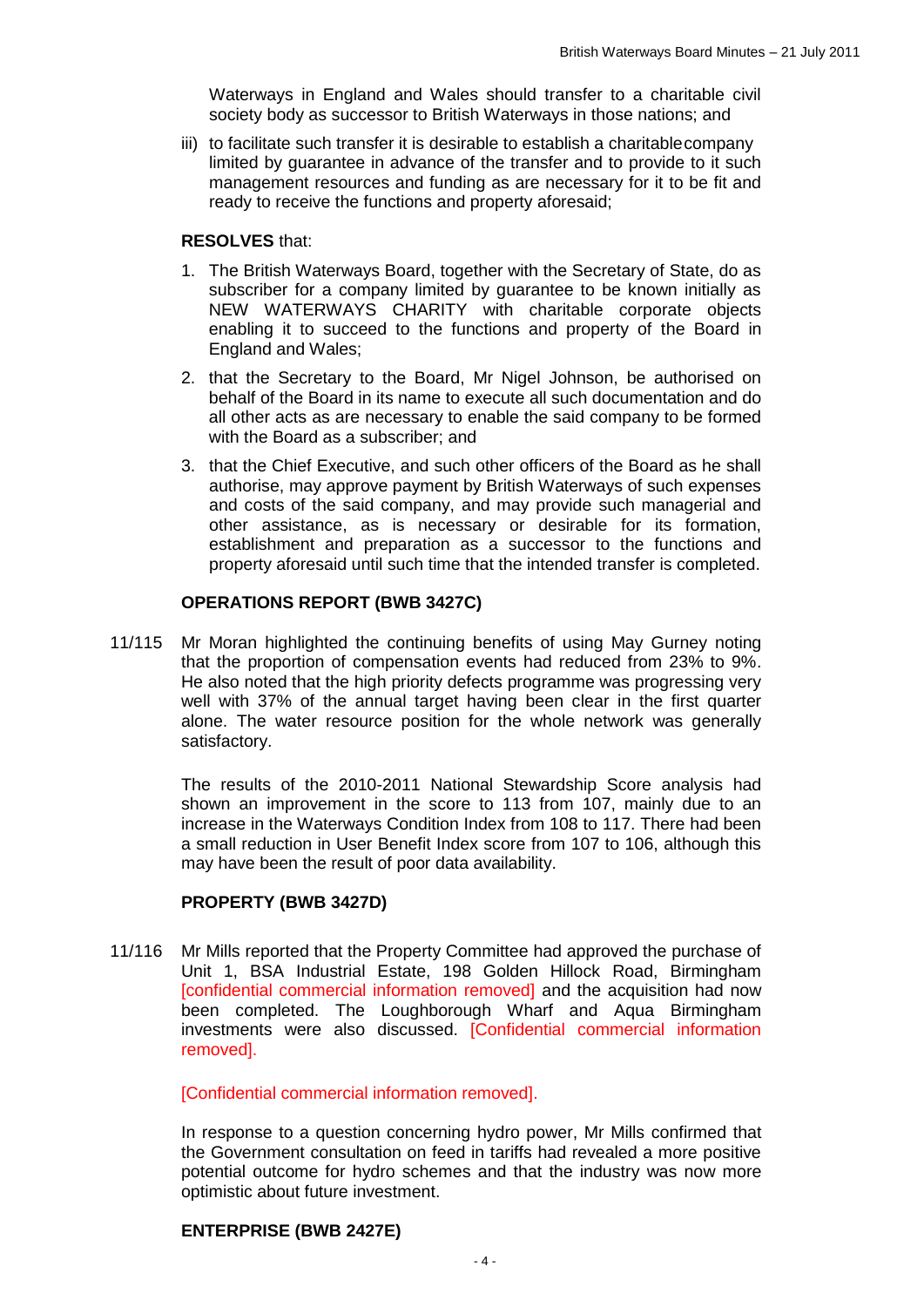11/118 Mr Mills reported that the restructured Enterprise teams were fully operational with income focused KPIs in place.

> Mr Mills particularly highlighted the Tees White Water Course project which was opening in September.

> An update was provided on the Community Payback initiative which was discussed. It was felt that the potential for this initiative was significant for the waterways and it was suggested that this be raised with ministers such as Kenneth Clarke and Francis Maude.

> Mr Mills reported on progress with the London Olympics preparations. Management were still trying to find a solution to the security issues in respect of the towpath adjacent to the Olympic Stadium.

#### **MARKETING (BWB 2427F)**

11/119 Mr Salem noted continued progress with the volunteer schemes. A strategic review with the new Trustees was being considered for their September 2011 meeting.

> Stakeholder communications continued to present a major challenge. Contact with MP's was a major area of focus. Mr Salem was asked to provide an update on communication briefings at the next Board meeting. **SS**

11/120 A paper on Residential Boating Opportunities was discussed. It was recognised that there was a balance to be struck between maximising the opportunity whilst not alienating current users of the waterways. A proposal to assign a Development Manager and professional planning resource to this was agreed. It was also agreed that a working group be established to consider how best to take this forward. It was also agreed that the policy continue to be implemented on the River Lee and the Kennet & Avon Canal.

#### **BOARD COMMITTEES**

- 11/121 **Audit Committee:** The minutes of the meeting of the Audit Committee held on 8 June 2011 were noted.
- 11/122 **Remuneration Committee:** The minutes of the meeting of the Remuneration Committee held on 16 June 2011 were noted.

#### **ANY OTHER BUSINESS**

11/123 Following the site visit the previous day, it was felt that the role of Waterway Partnerships within NWC would need to be defined more clearly with criteria for success being established.

#### **DATE OF NEXT MEETING**

11/124 The next meeting of the Board would be held on 21 September 2011.

There being no further business the meeting concluded at 12.30pm.

\_\_\_\_\_\_\_\_\_\_\_\_\_\_\_\_\_\_\_\_\_\_\_\_\_\_\_\_\_